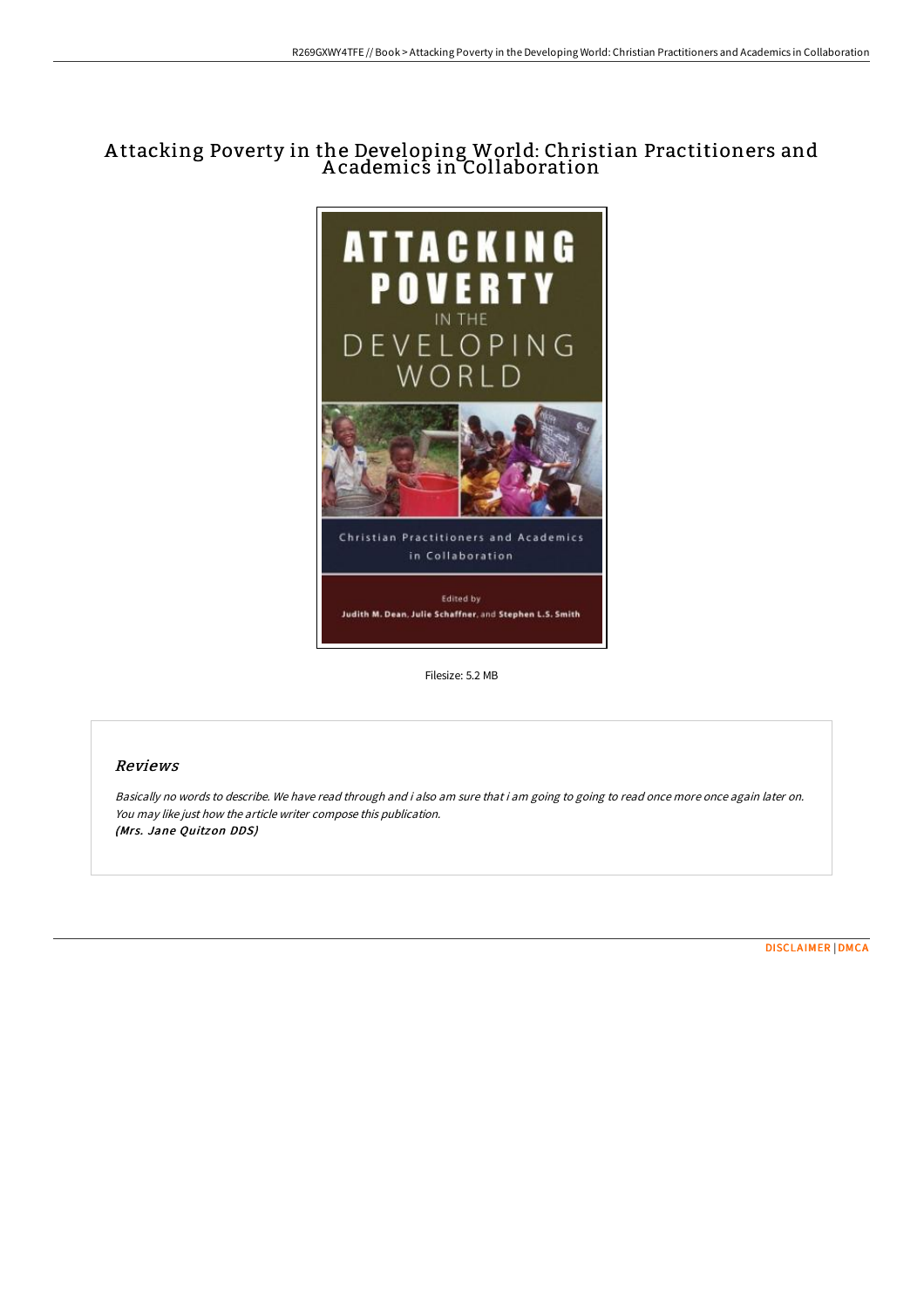# ATTACKING POVERTY IN THE DEVELOPING WORLD: CHRISTIAN PRACTITIONERS AND ACADEMICS IN COLLABORATION



Authentic & World Vision, 2005. Paperback. Book Condition: New. Brand New and Unread! Multiple copies are available.

 $\rightarrow$ Read Attacking Poverty in the Developing World: Christian Practitioners and Academics in [Collaboration](http://digilib.live/attacking-poverty-in-the-developing-world-christ.html) Online  $\blacksquare$ Download PDF Attacking Poverty in the Developing World: Christian Practitioners and Academics in [Collaboration](http://digilib.live/attacking-poverty-in-the-developing-world-christ.html)